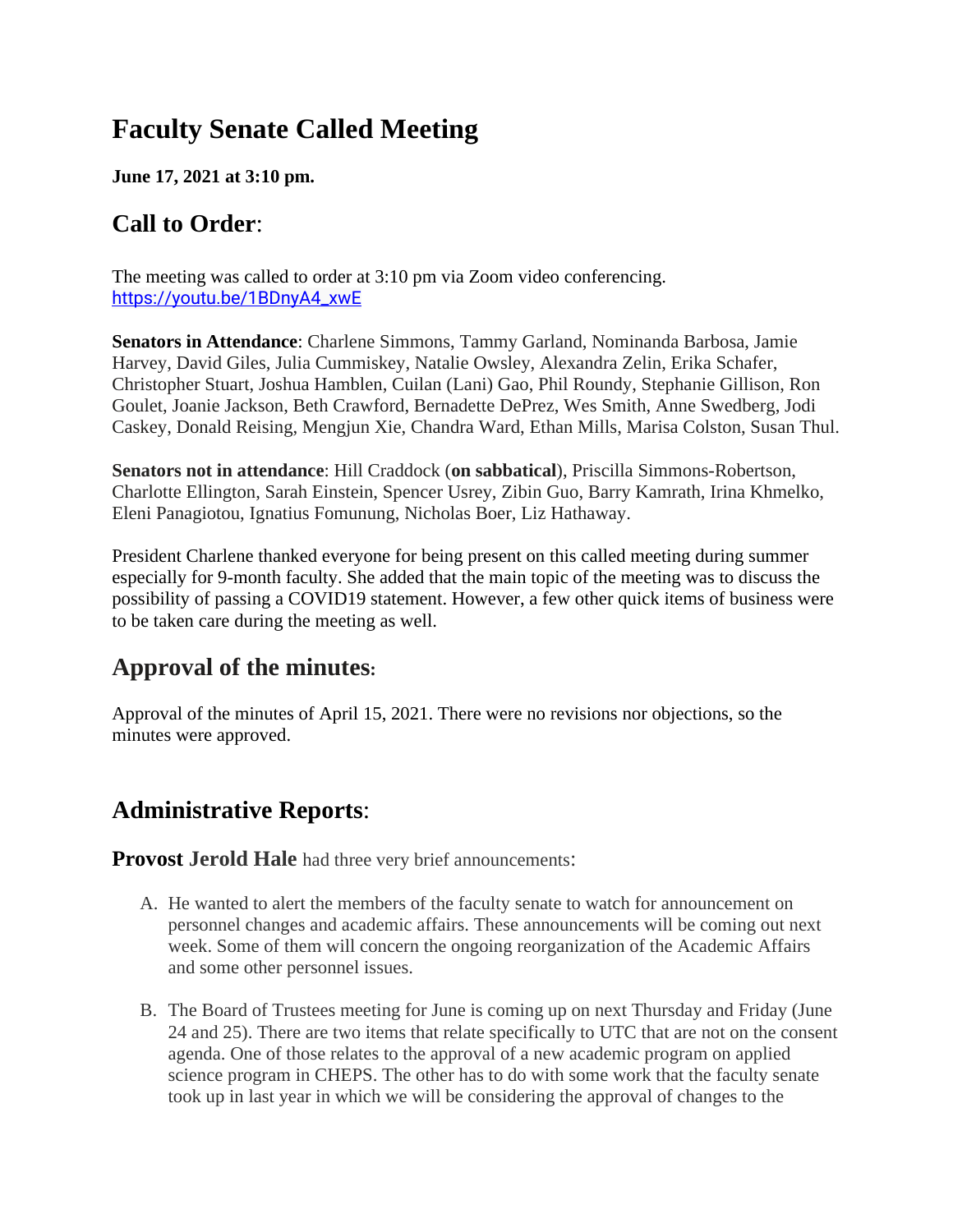handbook. These changes include both changes that were initiated by the handbook committee as well as changes that needed to be made to make sure that our handbook content is consistent with the Board of Trustees policies for the system.

C. The third item is related to Fall 21 course schedule. The distribution of courses by course modality has not changed since the schedule was built up for Fall. 72 % of classes will be face to face, 6 % of classes being in a hybrid modality, with 22 % of classes being online and mostly asynchronous online. Also, there are 10 CRN's listed as hyflex modality.

### **Committee reports:**

No committee reports

### **New Business:**

#### **A. COVID-19 Absence Statement (revised draft; also posted on the senate website):**

"COVID Absence Statement – Fall 2021 COVID Absences (3rd person) Students must complete the COVID-19 Notification form if they are positive for COVID-19; symptomatic for COVID-19; exposed (close contact) to a known case of COVID-19 / someone positive for COVID-19; or potentially exposed to a known case of COVID-19 / someone positive for COVID-19. Documentation will be provided to the instructor by the Office of Student Outreach & Support. If COVID-19 related illness or quarantine results in any missed classes or course work, students must contact the instructor within 48 hours of completing the COVID-19 Notification form to plan make-up classes and course work. **Where possible, faculty will work with students to identify ways to complete course requirements but are not required to change no offer additional modalities**. Makeup work must be completed according to the plan devised by the instructor in coordination with the student. It remains the student's responsibility to complete any missed work such as assignments, tests, quizzes, labs, or projects outside of scheduled class time. Please realize that class will continue, and students may find themselves in the situation where they are unable to complete work in a timely manner. In such a case, students may consider requesting an Exception to the Withdrawal Deadline or an incomplete grade. Please contact the Office of the University Registrar (423-425-4416) to learn more about the late withdrawal process. **Some departments may have department bylaws or student handbook requirements that specify a limit to the number of classes or amount of work that can be missed. In these cases, the department requirements take precedence**. If students have COVID-19 disability-related risk factors that may indicate a need for additional academic accommodations, students are strongly encouraged to register with and/or contact the Disability Resource Center (423-425-4006) in order to receive necessary accommodations. If students believe the instructor has not made reasonable and appropriate accommodations for absences, or makeup assignments, projects, labs, or exams due to COVID-19, students have the right to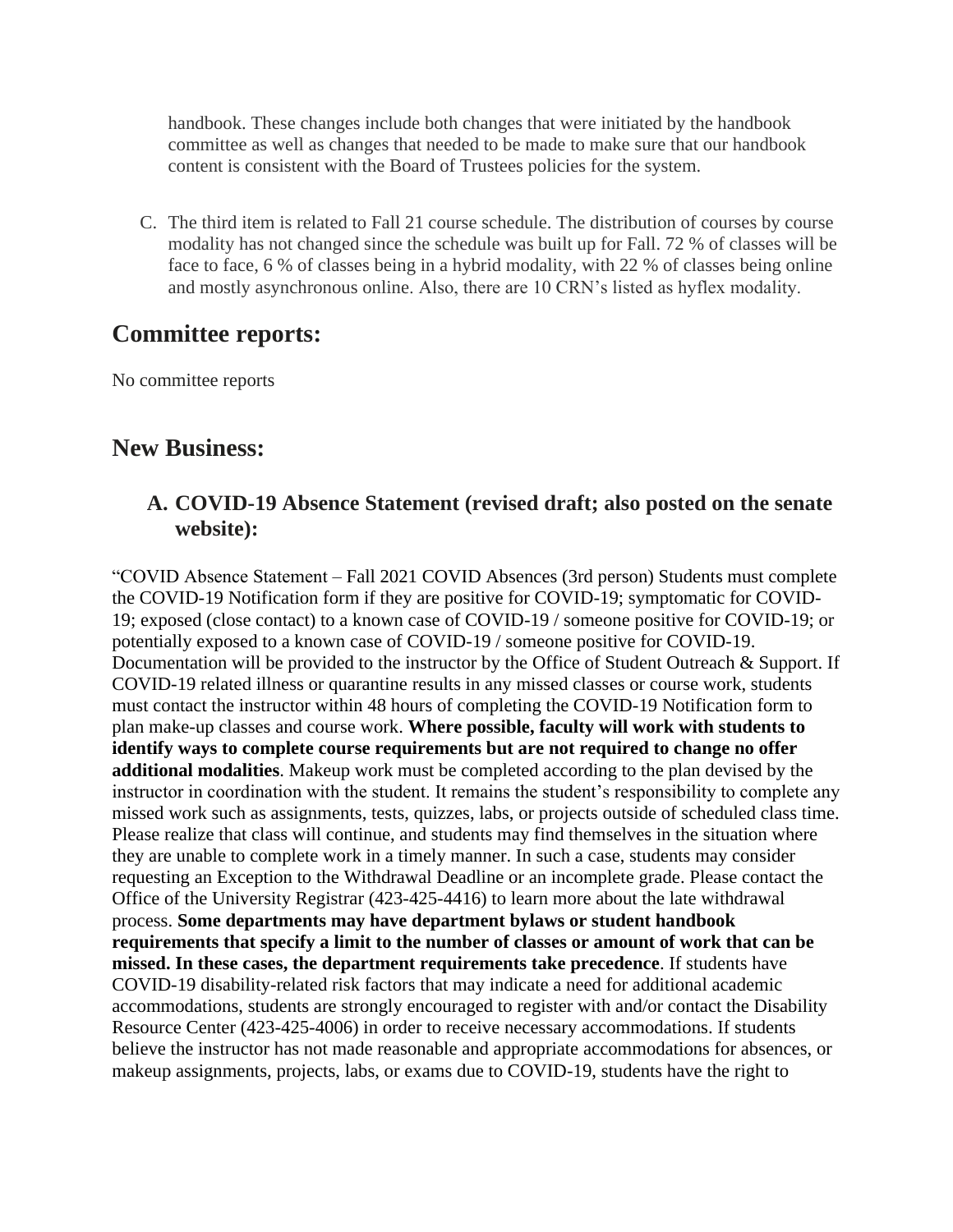appeal according to **UTC's General Student Grievance (Complaint) Procedure** by filling out the Student Complaint Form and submitting to the Office of the Dean of Students."

**President Charlene**: after the April meeting there were some faculty asking questions whether we would do an absence statement for Fall 21. So, we did a faculty survey to find out if that was something faculty wanted for this coming Fall semester. From the results of the survey, about 61 % of faculty that took the survey supported some kind of statement for the Fall but with few changes as compared to the previous one. Dr Simmons added that she then made a first attempt at updating an absence statement based on the feedback, she also reached out to several individuals on campus to get additional feedback and make few more edits. The finalized draft was posted online but it is not officially coming from a committee. We did not call together the entire executive committee. So, it is not a motion officially coming from a committee. It is simply being presented as a possible option. Then she opened the floor for discussions and to any other senators to make a motion (s) regarding a possibility of having a COVID-19 absence statement:

Associate Dean of Students Brett Fuchs said that from the student's perspective and student's affairs perspective he had certain concerns for students and reporting for students. He said that while he hopes that there are students vaccinated and that they are coming back and be healthy there was a number of cases where even the previous policy did not provide the appropriate level of support and leniency to students. While there may not be anybody on this call, there are a number of faculty that this did concern. There was a broader issue with student's absences similar to the issues that 9-months faculty have. We had some faculty not providing any level of leniency when a student has a death in the family or any sort of illness. He wanted to voice these concerns for the senate to consider.

Dawn Ford wanted to make a point to this: there are students who are in isolation and quarantine on campus. She reported that there were two cases this week and that neither one was vaccinated and one exposed four other students that are now on quarantine. So, while in general the trend is going down, we believe we will continue to see some cases in which we have to isolate or quarantine students and they won't be able to class.

A senate member suggested that because every semester is a little different and that summer is a bit longer and things could change a meeting be called early August right before Fall semester beginning to figure out the best language for the statement.

Another member supported the suggestion brought above. She thinks that while we all know that having an absence statement has been beneficial for us, she worries that given that we are seeing changes adopting an absence statement at this early time may come back to kind of decrease our credibility. She thinks that if there is a need for some kind of absence statement that is looked at from the perspective that any absence needs to be coordinated with faculty. However, she worries that in adopting an absence statement at this time may not be giving the most accurate information for the Fall semester.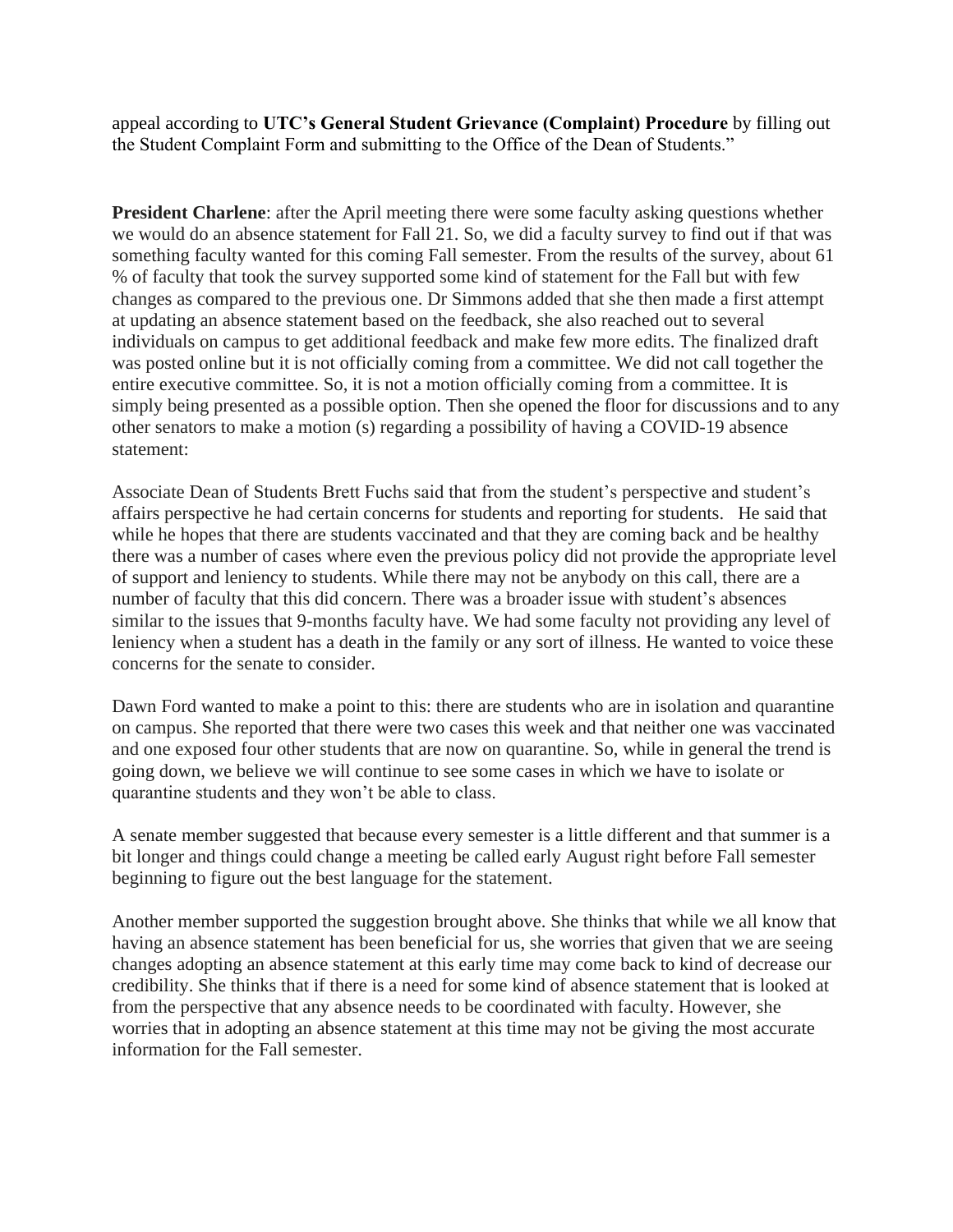A senate member had a question and a comment. First, she wanted to know whether the university has any estimates of what proportion of students will be vaccinated in the Fall. Then, she wanted to add a comment to Brett Fuchs's concerns expressed above: while she does appreciate and share the concerns expressed by the dean of students, she also thinks there is a very limited scope to the Covid absence policy. If this policy is designed to respond to a very particular set of issues, she would not be averse to having a larger conversation about absence policies. However, when it comes to the Covid absence policy to her mind it's always been a question of balancing the very real cost of labor to faculty of accommodating students who can or can't come to class for coming different modalities and she does not think anyone would disagree that the cost has been absolutely enormous this year. She added that against the risk that a student will be incentivized to come to class when they are infectious and pose a very real risk to other people. She then finalized but pointing that she would be much more comfortable knowing how many people are vaccinated in a class room but she does not know if the information will be available and for that this could be an issue.

To the concerns just expressed above about knowing the number of people vaccinated in the class, Brett Fuchs responded that we are not allowed to ask students directly or require that they turn in any information about vaccination. When we get access to the State vaccination, we may be able to pull some data but we are still working on that to access who on campus have had vaccinations. He agrees that maybe a general absence policy is the route we need to go overall and that this was brought forward by him last year and some recommendations and changes we made. He added that this has been brought forward again for next year consideration. He fears that if we put a COVID-19 absence policy that ultimately says that there is no leniency for students there will be another reason for students not to report. In addition, not supporting students will decrease our low reporting that we had at the end of year to begin with. He finalized by saying that while he appreciated the work that Charlene and Tammy did on the statement, and this is a part balance to not wanting to give too much leniency but still give faculty or department the level of leniency they need to make the class work general absence policy. He thinks that general policy gives us some guidance while still giving the faculty or department the level of leniency they need for their particular program.

Tammy Garland, the next faculty senate president said that she doesn't mind to come back to this subject till next month. There will be a meeting in July and this can give us some conversation today about were we want to go with this. However, she thinks that at some point we need to have some type of statement because what we are seeing at the university is somewhat a disjointed message. We are saying that we are returning to normal but then we are not returning to normal so we need to be clear on how we are going to approach COVID especially if we are going back into the classroom, not masking and not socially distancing. We might have a bigger problem than a day absence policy.

A senate member suggested a very quick change on the original statement (document). The president answered that she was aware of it but forgot to make the update. Then, the senate member wanted to put forward a motion to adopt the statement. She thinks we will need a Covid absence statement for Fall and we can still meet in July to amend it if needed. Her motion was to accept or approve the proposed draft statement. The motion was seconded by Erika Schafer and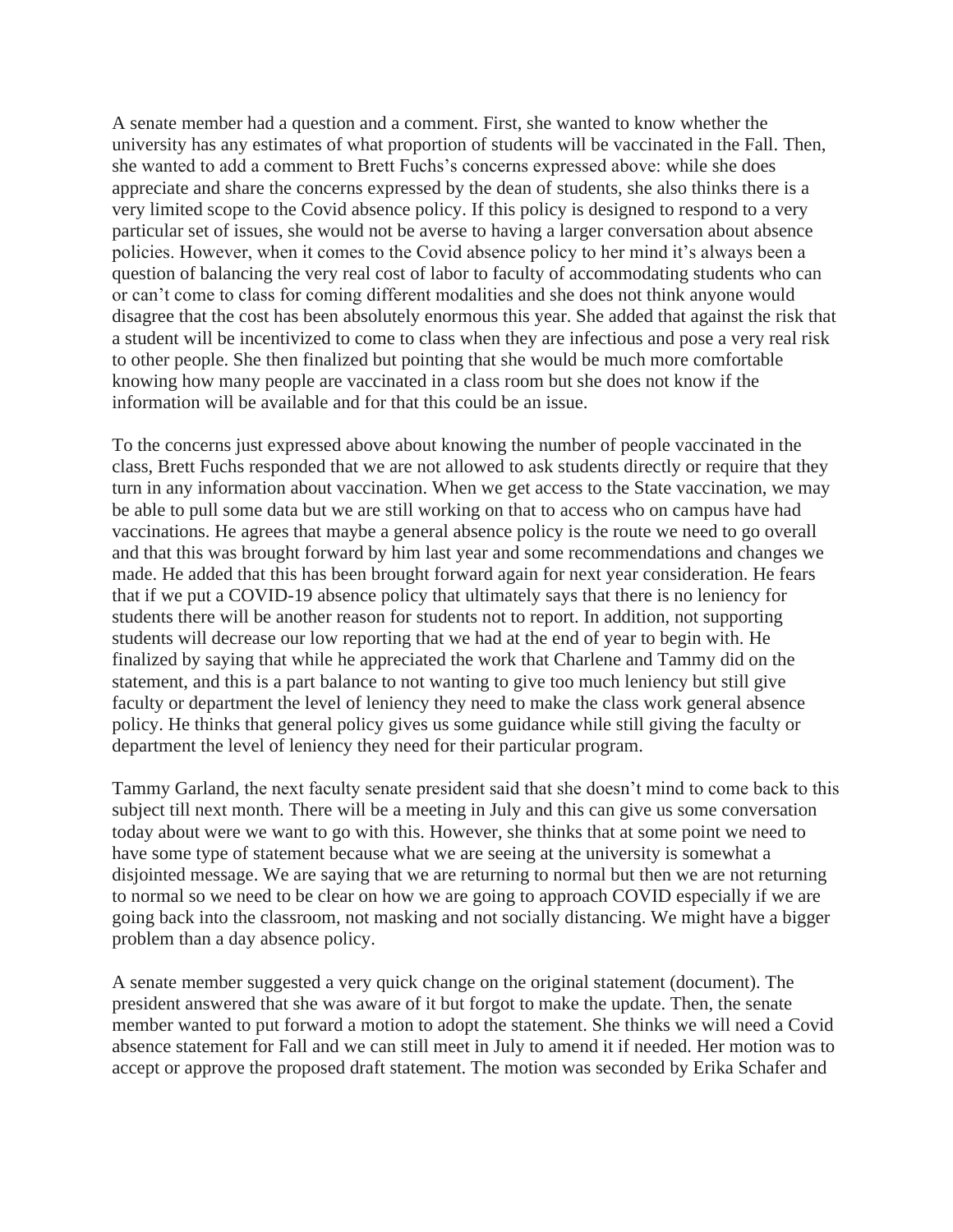the floor was then opened for discussion. Also, there can be motions to alter parts of the statement:

A senate member expressed his frustrations on the fact that there is a vaccine out there freely available and students just simply aren't getting it. He believes we should be encouraging them to get the vaccine and not giving them leniency on like missing like you get two weeks pass out of a class because of failing to get vaccinated.

Another senate member supports the frustration expressed above and she agreed that she feels much more comfortable after being fully vaccinated but there are still some risks of infection for vaccinated people plus there are some more vulnerable people (immunosuppressed) out there at higher risk. Also, even though students might have made a bad choice of not become vaccinated she does not want people to get seriously sick of Covid which can carry on many long-term effects. For our protection we must give all a consideration.

Another senate member also agreed with the other members concerns but brought a concern about the changed language in some part of the statement draft. She was concerned with the fact that they removed the sentence that said, "students will be penalized" and put the agreement of what will be the penalty or what is the make up to the faculty member like what faculty would treat any other absence. She strived that the importance of there being the word COVID statement is to make sure students know they must, or it is their responsibility to fill in the notification form just for everybody's protection. She thinks the changed language puts the responsibility of what that make up looks like back to the faculty member and not saying you may not have to make up at all. She feels that it was the same as the last Fall statement in which students would take it as since they would not be penalized there was no need to do anything.

Vice Provost, Matt Mathews expressed being uncomfortable with the part on the draft that says that "the faculty member chooses the penalty for the student". President Simmons clarified that in fact it does not say that in this draft. The statement versions for past Fall and Spring would say that there could be absolutely no penalty. That sentence was removed and on the actual draft it only says faculty will work with students to identify ways to complete course requirements. President Simmons confirmed that in the previous statement posted on the faculty web site there could be that kind of language that the Vice provost is concerned with. However, the actual statement being considered in the call does not bring that language.

There were few more interventions where faculty supported or commented on previous concerns.

Another senate member brought about a new concern where she asks that on working the absence statement, we should also take in consideration demands of each specific program which can vary.

Tammy Garland the next senate president called the attention that one thing about this policy is that is not intended to be punitive towards students. It is intended to say that faculty will work with students within reason. The problem with the language of some past statements is that some students were not expecting to do any make up assignment for missed work. This actual statement clearly does not say that. It also does not say that faculty is going to ignore students or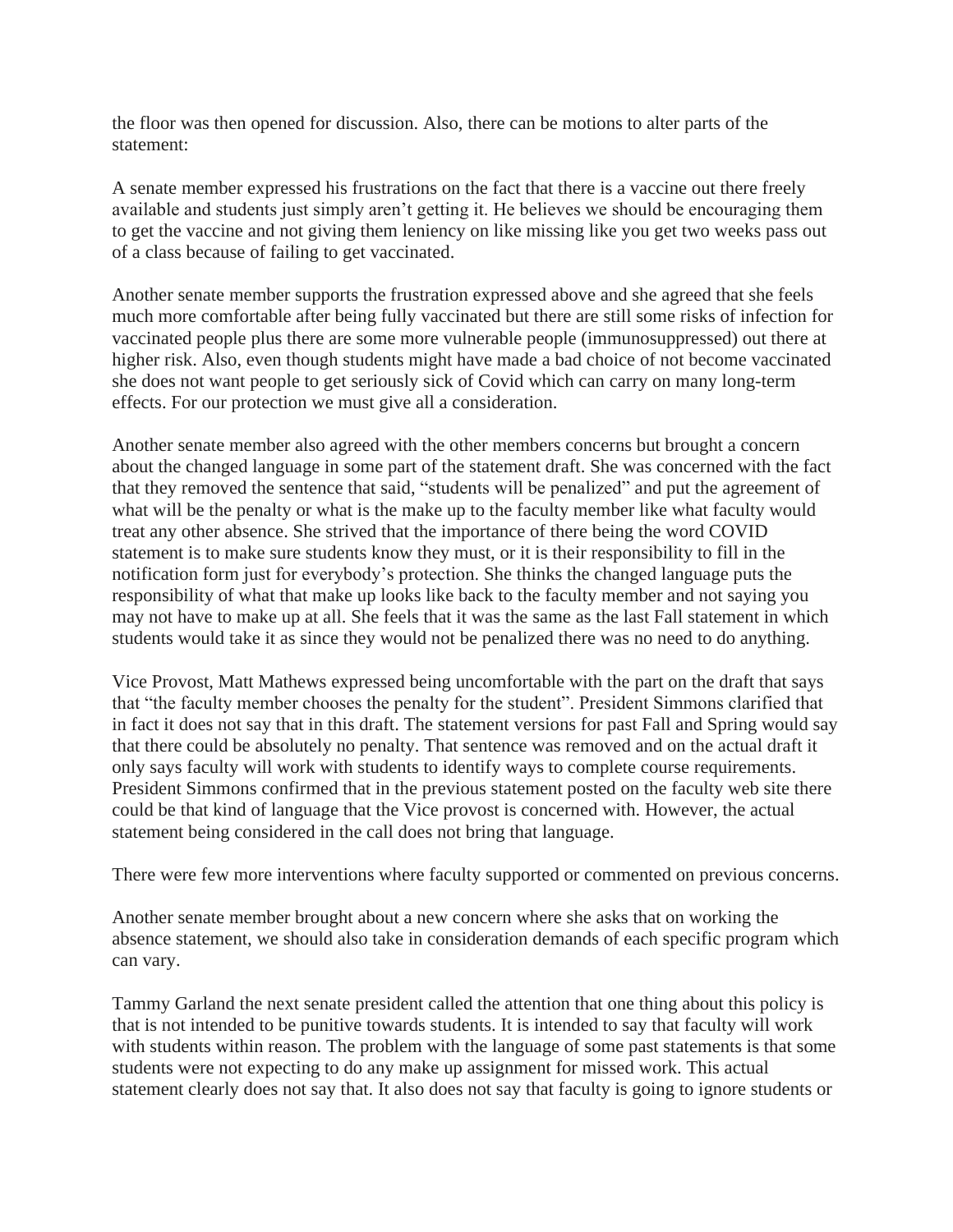say you cannot make up anything if you were sick because is not allowed by the University. If a student has documentation, there is some responsibility to allow student to make up work within reason. What is does not say is that a student will go the entire semester without doing anything and then say oh I had COVID and for that I could not do any work. That said, this could happen, but she said she would hope that the vast majority of faculty would work with students if they were in the hospital or had long term effects of Covid which were in fact verified by the deans of students. She finalized by saying that she thinks that the actual language will give protection to both students and faculty.

Another member backed up the concerns brought about before by another member suggested that maybe some guidelines be provided to certain departments to allow them to decide based on their program. He agrees that the statement lines up perfectly with the general, but considerations should be given to each particular program accreditation issues that might arise. President Simmons responded by saying that that is an idea but right now the motion is to accept this as a university wide one. In that case, we would have to vote the current motion down and then consider a separate one.

A senate member agrees that specific guidelines could be provided to specific department but in this case having a consistent policy is more important. She feels like the idea of having multiple policies could be a night mare especially because we know that students usually tend to not read the syllabus. She acknowledged that this is largely coming down to a question of risk of infection versus the burden on faculty to accommodate students. Then she proceeded to ask if there are ways that the university can help alleviate some of the burden to faculty. She then gave examples such as students withdrawing later without fees or get their money back. She thinks this would avoid putting faculty in the position of having to individually make up for a failure that is very much outside of faculty control and sometimes student control.

Joe Wells, University Registrar, explained the process brought about above: students have access to process where they combine several different appeals. Often with withdrawals, there are appeals for financial aid issues. Students have up to one year to request and exception to the withdrawal deadline. Many of these requests come in after the conclusion of the semester and we do expect them to have documentation of what circumstances changed and prevented them to accessing the normal withdrawing deadline and there is a review on a case by case basis. Often if a student is denied their acceptation, they do have the opportunity to appeal and the appeal is reviewed by a committee which includes representation from the dean of students, financial aid office, advising etc.

A senate member wanted to know and based on this statement whether we can say that we are handling Covid cases fairly and equally from semester to semester. Are there any concerns from dean of student's office end? To that dean of student answered: he believes it will be drastically different. He also acknowledged faculty concerns that students take advantage, there were a number of cases where students did not report or falsely reported and were held accountable for that. His concern is if we put something out that leaves the discretion completely to faculty members, many faculty will do the right thing but there will be a small number that do not. That small number may cause great heartache for a sizable number of our students. This extents to general absence policies too and that why he thinks that a general absence policy would be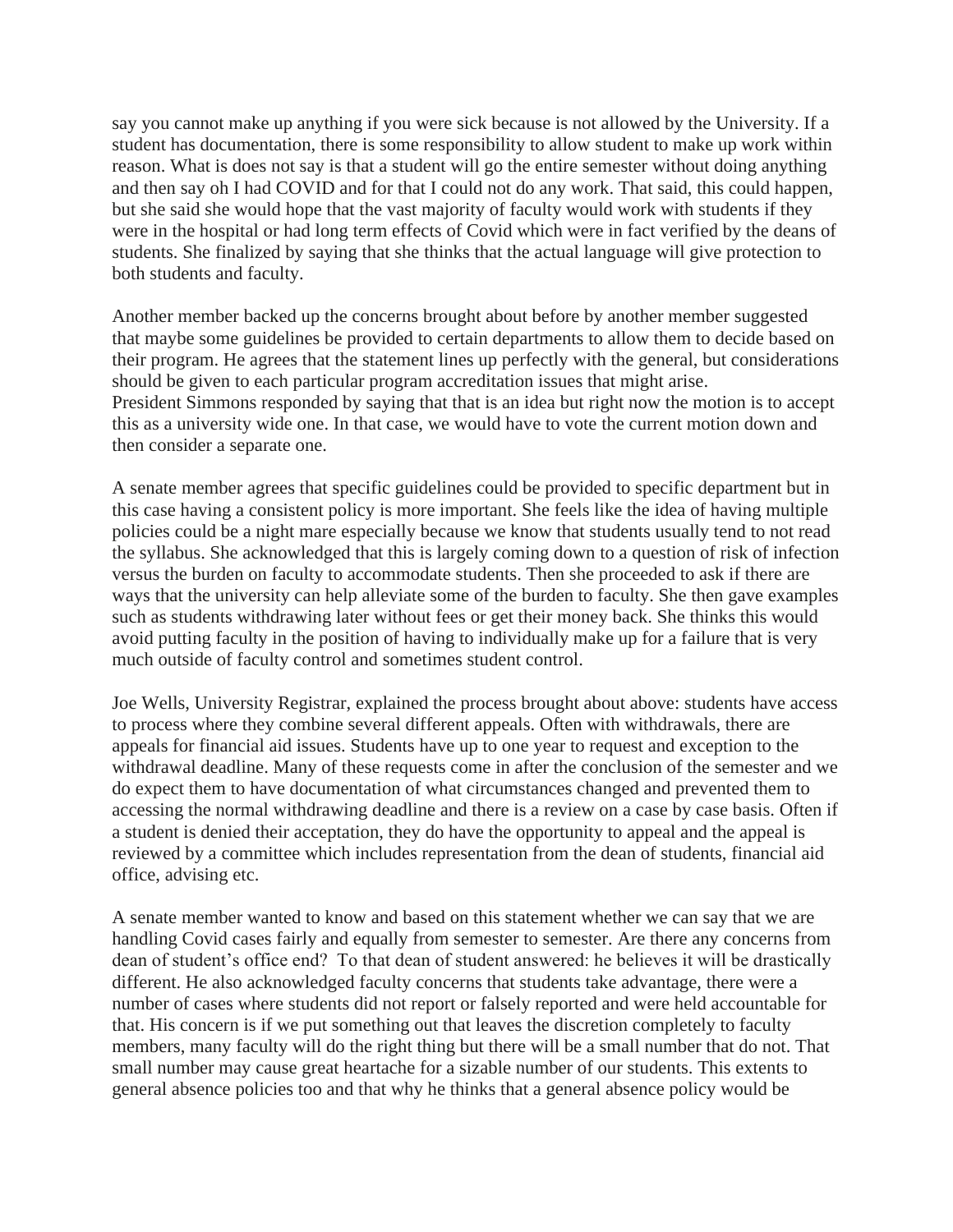effective including for Covid because it would still give some guidance to faculty on what is and isn't acceptable to turn in documentation while also leaving it up to the department or the faculty member to determine if it is acceptable that the student moves forward in the program because they can't meet course learning objectives.

Caroline Padalino suggested to perhaps include in the current statement a language that would say that "specific departmental handbook may have limitations established that set maximum numbers of classes that can be missed by students". She also suggested that maybe there should be a language to protect faculty and make it very clear to students that faculty is not expected to present their class beyond the typical normal presentation whether it is face to face, online asynchronous or synchronous or hyflex.

A motion was put forward by Caroline Padalino first to add the sentence to the current draft "**specific departments may have policies that specify a limit to the number of classes that can be missed**" to convey her first suggestion. The motion was seconded by Elicia Cruz and the floor was opened for its discussion.

After several suggestions, clarifications and editing, a motion to insert of the finalized sentence "**some departments may have department bylaws or student handbook requirements that specify a limit to the number of classes or amount of work that can be missed. In these cases, the department requirements take precedence"** to the original statement draft was put forward for roll call vote:

The motion to insert the sentence to the original draft passed with 24 "yes" zero "no" and zero "abstentions".

Brett Fuchs pointed out that what was before called "**Policies and Procedures for Student Complaints**" is now called **"General Student Grievance (Complaint) Procedure**". This change was made to the draft.

The second issue brought up by Caroline Padalino (see above) and related to the modality of accommodations extended to students was put for discussions followed with a motion to edit/insert the following sentence to the draft **"Where possible, faculty will work with students to identify ways to complete course requirements but are not required to change no offer additional modalities"**. The motion was put forward by Julia Cummiskey and seconded by Ron Goulet. A roll call vote took place. The motion to insert this sentence to the original draft passed **with 24 "yes" zero "no" and zero "abstentions**".

After editing/inserting the two sentences to convey the two issues brought above, the senate returned to the statement draft. These same changes will be made to both third and first-person versions on the statement.

A motion to approve the revised COVID-19 absence statement was put forward. A roll call took place and the motion passed **with 24 "yes" zero "no" and zero "abstentions**".

President Simmons then presented two more business items as informational items only: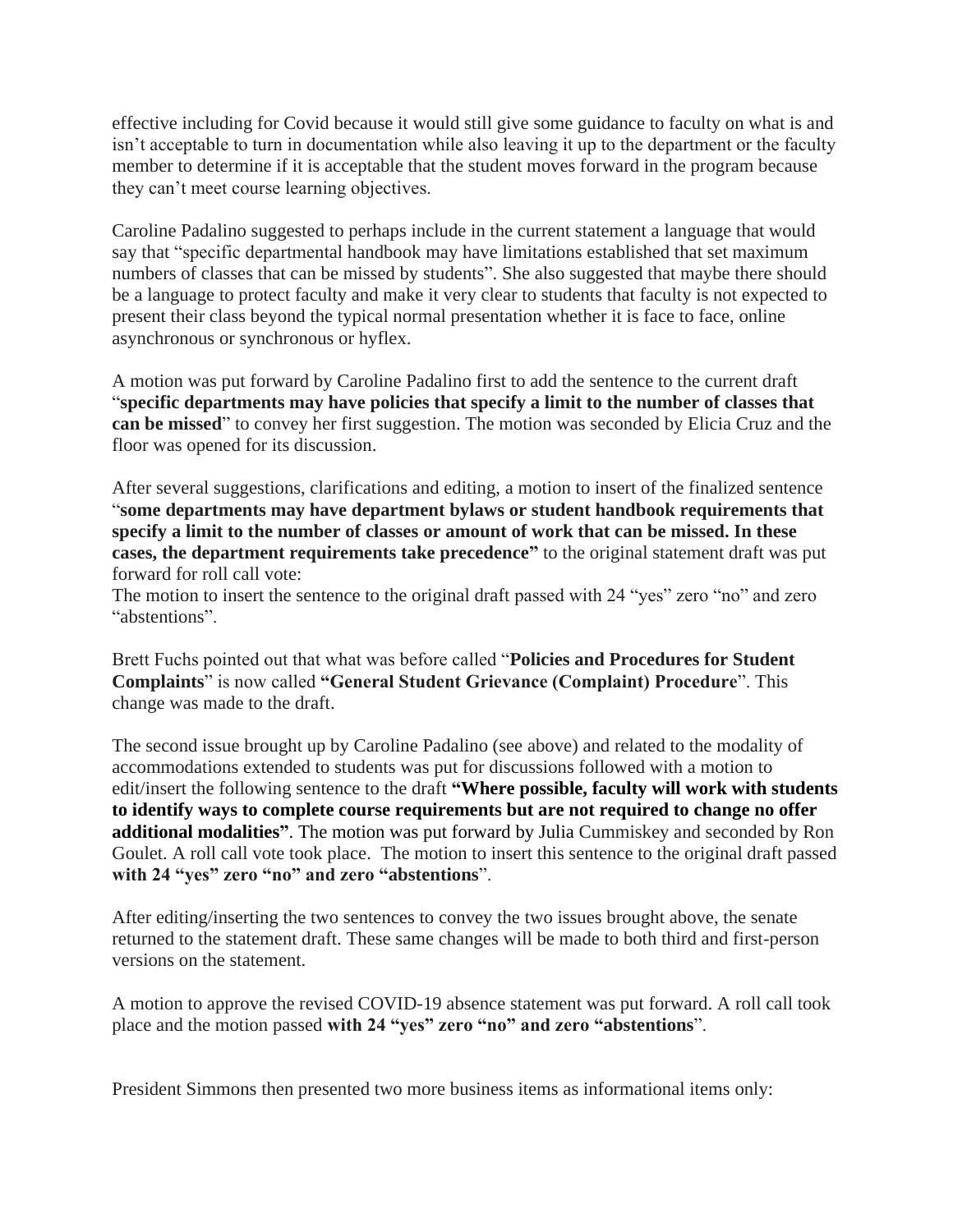- **B. Faculty Senate Year-End Report:** at the beginning of this past semester a document was shared that included some of the priorities for the senate. This document/report reflects on what was accomplished by the senate, what still on going and what still left to be tackled. This document will be handed to Tammy Garland so that we can have a nice transition. The report can also be found posted on the faculty senate web site.
- C. **UT Faculty Workloads in the Age of Covid**. This information was distributed to the faculty senate and full faculty a few weeks ago. It's part of the process that we go through to get something to the Board of Trustees. Back in December many faculty participated in the TUFS (Tennessee University Faculty Senates) workload survey. Statewide results were shared with the senate and full faculty in February. We also had an executive summary that TUFS put together. In April TUFS presented us with our individual campus report which has been posted on the web site and shared with everyone before the April faculty meeting. This document summarizes three main points to the survey data to send to the Board of Trustees: during Covid faculty workload has increased and faculty are doing more on the teaching front and less on research. Also, regardless of pandemic, 9-month faculty do a lot of non-compensated work in the summer.

President Simmons announced that UFC will be meeting with the Board of Trustee. She announced that she will be attending the Board of Trustees meeting and that she requested to speak on the topic of paid family medical leave for 9-month faculty as her last act as senate president.

### **Unfinished Business**

No unfinished business.

## **Faculty Concerns:**

No faculty concerns.

### **Announcements:**

No Announcements.

## **Adjournment:**

At approximately 4:42 pm Tammy Garland put a motion forward for adjournment. The call was seconded by Ron Goulet.